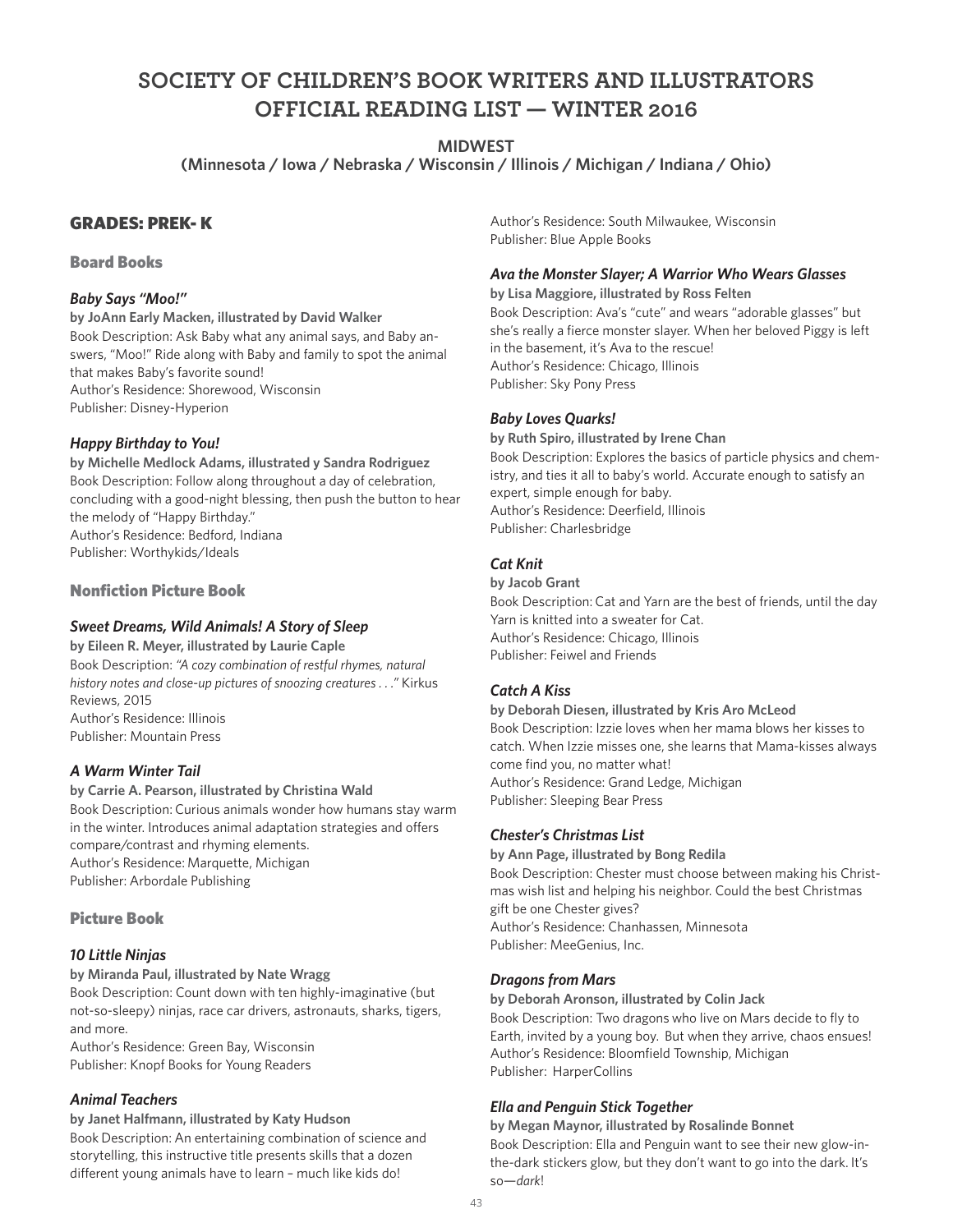Author's Residence: Minneapolis, Minnesota Publisher: HarperCollins

#### *The Grouchies*

#### **by Debbie Wagenbach, illustrated by Steve Mack**

Book Description: A rhyming story that shows children creative ways to turn a grouchy mood around. Author's Residence: Burlington, Iowa Publisher: Magination Press

### *If a T. Rex Crashes Your Birthday Party*

**by Jill Esbaum, illustrated by Dasha Tolstikova** Book Description: He stomps. He ROARS. He looks at you like he's wondering how you'd taste with a little mustard. What to do? Read and heed! Author's Residence: Dixon, Iowa Publisher: Sterling Children's

*The Jacket I Wear in the Snow*

**by Shirley Neitzel, illustrated by Nancy Winslow Parker** Book Description: A child names all the clothes to wear in winter. Rebus pictures show itchy sweater, bunchy long underwear and other humorous snow-time gear.

Author's Residence: Grand Rapids, Michigan Publisher: Greenwillow

#### *The Kraken's Rules for Making Friends*

**by Brittany R. Jacobs**

Book Description: With a bad temper and a knack for destruction the deep sea's most ferocious monster, the Kraken, goes on a journey to learn how to make a new chum. Author's Residence: Yorkville, Illinois Publisher: Pow! Kids Books

### *Little Isaac's BIG Adventure*

**by Tracy Schuldt Helixon, illustrated by Jack Foster**

Book Description: Isaac is fed up with being little, until a whimsical and unexpected adventure helps him discover that being small does indeed have its advantages. Author's Residence: Onalaska, Wisconsin

Publisher: Guardian Angel Publishing

### *Manners are Not for Monkeys*

**by Heather Tekavec, illustrated by David Huyck** 

Book Description: The zookeeper didn't mean to cause trouble when she moved the monkeys near the picnic area. Will the monkeys ever act like monkeys again? Illustrator's Residence: Northfield, Minnesota Publisher: Kids Can Press

### *Max Speed*

#### **by Stephen Shaskan**

Book Description: Max is off on the adventure of a lifetime in this adorable new picture book that proves all you need for a big adventure is a little imagination.

Author's Residence: Minneapolis, Minnesota

Publisher: Simon & Schuster Books for Young Readers

#### *A Monster on the Bus*

#### **by Amanda Huneke, illustrated by Guy Wolek**

Book Description: Zooming, zipping, whizzing past—kids scurry, hurry, rush by fast! Why the running? What's the fuss? Could there be a . . . monster on the bus!? Author's Residence: Goodhue, Minnesota Publisher: ABDO

#### *Mosquito*

#### **by Virginia Kroll, illustrated by Betsy LePlatt**

Book Description: A pesky mosquito gets his due in this fun book full of word play, including rhyme, alliteration, and onomatopoeia. Author's Residence: Chanhassen, Minnesota Publisher: Pelican Publishing Company

#### *A Poet's Bird Garden*

#### **by Laura Nyman Montenegro**

Book Description: When Natalie's pet bird Chirpie escapes, there's only one thing to do: call the poets! Together they create a beautiful garden to lure her down. But is it enough? Author's Residence: Evanston, Illinois Publisher: Farrar, Straus & Giroux Books for Young Readers

#### *Punk Skunks*

**by Trisha Speed Shaskan, illustrated by Stephen Shaskan** Book Description: Kit and Buzz are BSFs—best skunks forever. They play everything together, including music, until one day they clash. Author's Residence: Minneapolis, Minnesota Publisher: HarperCollins

### *Push! Dig! Scoop! A Construction Counting Rhyme*

**by Rhonda Gowler Greene, illustrated by Daniel Kirk** Book Description: In this fun variation of "Over by the Meadow," ten mama and papa trucks show their youngsters how to build. Then (*shhh*)—it's snuggle-in time. Author's Residence: West Bloomfield, Michigan Publisher: Bloomsbury

### *Salad Pie*

#### **by Wendy BooydeGraaff, illustrated by Bryan Langdo**

Book Description: When Maggie arrived at the park, it was empty and it was quiet. Perfect for making Salad Pie. Then Herbert arrived. Author's Residence: Kentwood, Michigan Publisher: Ripple Grove Press

### *Show Me Happy*

**by Kathryn Madeline Allen, photographs by Eric Futran** Book Description: A delightful read-aloud "showing" simple concepts children learn as they begin to socialize. Colorful photos illustrate real kids doing important activities like helping and sharing. Author's Residence: Bloomfield, Michigan Publisher: Albert Whitman & Company

#### *Sleepy Solar System*

#### **by Dr. John Hutton, illustrated by Doug Cenko**

Book Description: Rhyming text and whimsical illustrations provide an enchanting read-aloud and celebration of the wonders of outer space.

Illustrator's Residence: Chicago, Illinois Publisher: Blue Manatee Press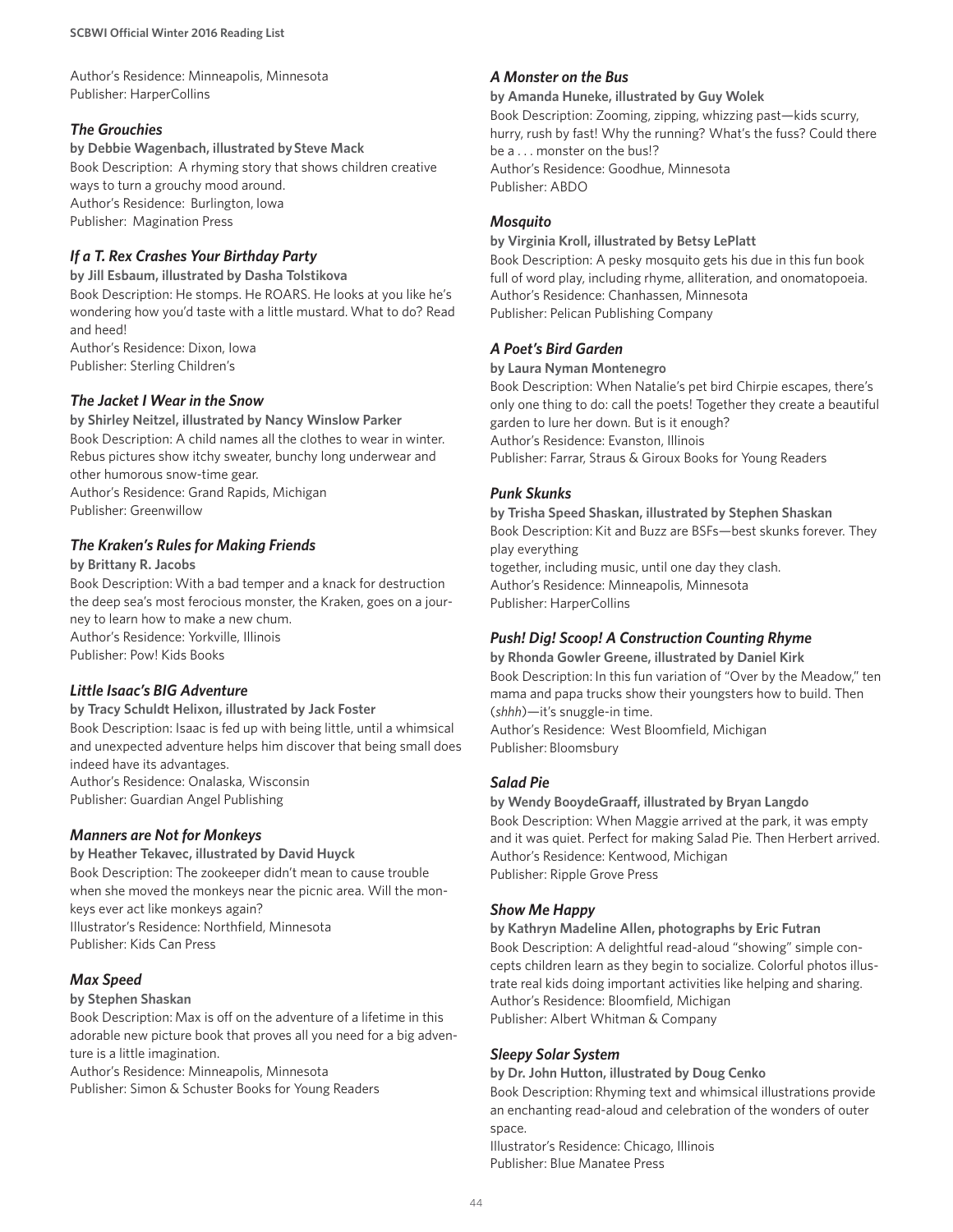### *There Was an Old Mummy Who Swallowed a Spider*

**by Jennifer Ward, illustrated by Steve Gray** Book Description: From the creators of the bestselling *There Was an Old Monkey Who Swallowed a Frog* comes a spooky rendition of the popular "Old Lady Who Swallowed a Fly" song. Author's Residence: Edwardsville, Illinois Publisher: Two Lions

### *This is NOT a Cat!*

**by David LaRochelle, illustrated by Mike Wohnoutka** Book Description: Is that sneaky intruder in Miss Mouse's class *really* a Cat? This entire tale of suspense and surprise is told using only five different words! Author's Residence: White Bear Lake, Minnesota Publisher: Sterling Children's

### *Two is Enough*

**by Janna Matthies, illustrated by Tuesday Mourning** Bok Description: A 2016 Bank Street book, this book celebrates two-person families—every day, in any season, and for always, two is perfect for lots of love! Author's Residence: Indianapolis, Indiana Publisher: Running Press Kids

### *Two Troll Tales from Norway*

**by Margrete Lamond, illustrated by Ingrid Kallick** Book Description: Retold in authentic style by Margete Lamond and sumptuously illustrated by Ingrid Kallick, these Norwegian stories of magic and mischief will enthrall young readers. Illustrator's Residence: Madison, Wisconsin Publisher: Christmas Press

# GRADES 1-2

### Biography

### *Candace Parker*

#### **by Mary Dunn**

Book Description: With her dad as her first basketball coach, Candace Parker learned to slam dunk. She became a star player for the Women's National Basketball Association. Author's Residence: Libertyville, Illinois Publisher: Capstone Press

### Early Chapter Book

### *Ellie Ultra: An Extra-Ordinary Girl*

**by Gina Bellisario, illustrated by Jessika von Innerebner** Book Description: When superhero Ellie Ultra starts third grade at Winkopolis Elementary School, fitting in proves tougher than fighting the world's worst super-villains. Author's Residence: Park Ridge, Illinois Publisher: Capstone/Stone Arch Books

### *Time for Cranberries*

**by Lisl H. Detlefsen, illustrated by Jed Henry** Book Description: From the cranberry bog to the Thanksgiving table, join Sam and his family as they harvest a classic American fruit. Author's Residence: Grand Rapids, Wisconsin Publisher: Roaring Brook Press

### Early Reader

### *Alexander and the Stallion*

**by Elizabeth Westra, illustrated by Kenneth Robert Ampel** Book Description: As a young boy, Alexander the Great tames a wild stallion. Author's Residence: Grand Rapids, Michigan Publisher: Richard C. Owen Publishers

### *Cork and Fuzz: The Swimming Lesson*

**by Dori Chaconas, illustrated by Lisa McCue** Book Description: Cork, the muskrat, tries to teach Fuzz, the opossum, how to swim. Author's Residence: Germantown, Wisconsin Publisher: Penguin Young Readers

### *The Day David Wasn't There*

**by Linda Rae Apolzon** Book Description: One day David wakes up to find himself invisible. How will he get through the day? Author's Residence: Chicago, Illinois Publisher: Caramel Tree

### *Timmy Triangle in Square Park*

**by Ruth Wacker, illustrated by Pascale Lafond** Book Description: Square Park is for squares only. What will happen when Timmy Triangle makes a plan to play in Square Park? Author's Residence: West Chester, Ohio Publisher: Reading Reading Books

### Graphic Novel

### *Spook the Halloween Cat*

#### **by Dean Norman**

Book Description: A little girl finds a lost kitten on Halloween night. It is a witches' cat, and has magic powers. The witch tries to get her kitten back. Author's Residence: Cleveland, Ohio Publisher: Star Bright Books

# Historical Fiction Picture Book

### *Me and Uncle Romie*

**by Claire Hartfield, illustrated by Jerome Lagarrigue** Book Description: Me and Uncle Romie is based on the life and art of world-renowned African-American collage artist Romare Bearden.

Author's Residence: Chicago, Illinois Publisher: Dial Books for Young Readers

### *The Seagoing Cowboy*

#### **by Peggy Reiff Miller, illustrated by Claire Ewart**

Book Description: Climb aboard with the seagoing cowboys, and the horses and heifers they tend on their ocean journey at the close of WWII.

Illustrator's Residence: Fort Wayne, Indiana Publisher: Brethren Press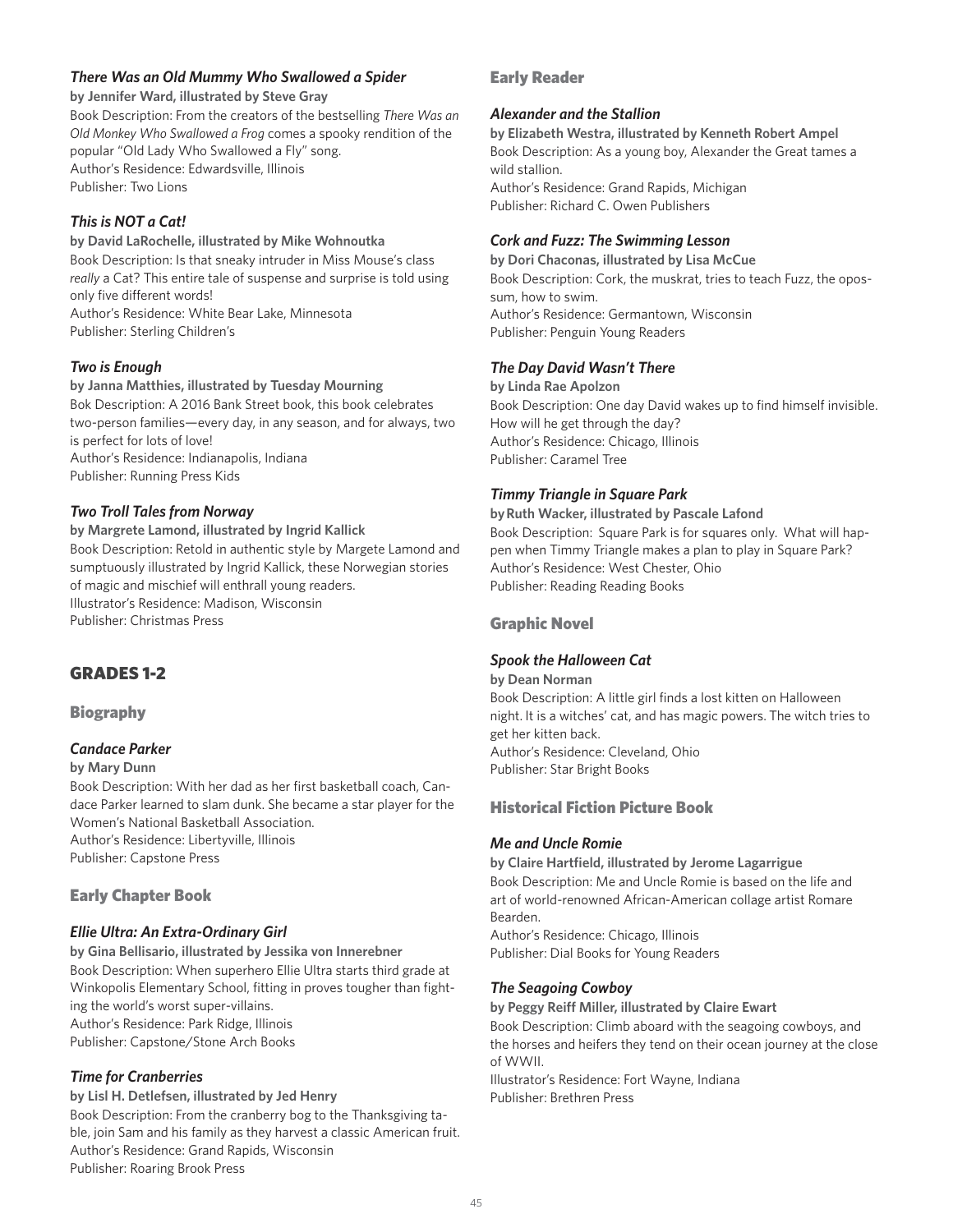### Nonfiction Picture Book

#### *Dolores Huerta: A Hero to Migrant Workers*

**by Sarah Warren**

Book Description: The story of Dolores Huerta's extraordinary that battle she waged to ensure fair and safe work places for migrant workers.

Author's Residence: Minnesota Publisher: Two Lions

### *Gandhi: A March to the Sea*

**by Alice B. McGinty, illustrated by Thomas Gonzales** Book Description: 'This re-telling of a fascinating story introduces today's American children to a remarkable man who freed India and influenced the whole world . . . ' Rajmohan Gandhi. Author's Residence: Champaign, Illinois Publisher: Two Lions

### *Where Do Rivers Go, Momma?*

#### **by Catherine L. Weyerhaeuser**

Book Description: The author combines her talents as a geologist, educator, and illustrator to describe how water moves around the earth.

Author's Residence: White Bear Lake, Minnesota Publisher: Mountain Press Publishing

### *Winter Trees*

#### **by Carole Gerber, illustrated by Leslie Evans**

Book Description: "In the snowy woods with his dog, a boy discovers the wonder of winter trees. The blend of play, science, poetry, and art is beautiful." Booklist; NSTA Outstanding Tradebook Author's Residence: Powell, Ohio Publisher: Charlesbridge

### Picture Book

### *Ah-Choo!*

**by Lana Wayne Koehler and Gloria G. Adams, illustrated by Ken Min**

Book Description: This fun, interactive read-aloud about allergies, pets, and sibling relationships takes the reader on a rhyming romp through the alphabet.

Author's Residence (Adams): Stowe, Ohio Publisher: Sterling Children's

### *The Christmas Boot*

**by Lisa Wheeler, illustrated by Jerry Pinkney** Book Description: One Christmas morning, lonely Hannah Greyweather discovers a solitary boot in the snow not knowing how it will magically change her life. Author's Residence: Addison, Michigan Publisher: Dial Books for Young Readers

### *Cora Cooks Pancit*

#### **by Dorina K. Lazo Gilmore, illustrated by Kristi Valiant**

Book Description: In this APALA picture book winner, Cora gets to be Mama's assistant chef. She learns to make her Grandpa's Filipino noodle dish, pancit. Recipe included. Illustrator's Residence: Evansville, Indiana Publisher: Shen's Books/Lee and Low

#### *Coasting Casey*

#### **by Shannon Anderson, illustrated by Colleen Madden**

Book Description: Casey discovers a way to bring his passion for the arts into his studies, making school look a whole lot better. And his grades!

Author's Residence: Rensselaer, Indiana Publisher: Free Spirit Publishing

### *Gator, Gator, Second Grader (Classroom pet . . . or not?)*

**by Conrad J. Storad, illustrated by Alex Lopez** Book Description: When second graders Benny and Jacob bring a baby alligator to school in a cardboard box, their teacher has an important message to share. Author's Residence: Barberton, Ohio Publisher: Five Star Publications

#### *Grumbles from the Town: Mother-Goose Voices with a Twist*

**by Jane Yolen, Rebecca Kai Dotlich, illustrated by Angela Matteson**

Book Description: Poets Jane Yolen and Rebecca Kai Dotlich take fourteen Mother-Goose rhymes and twist them. Each rhyme pairs wildly different voices and perspectives. Illustrator's Residence: Columbus, Ohio Publisher: Wordsong/Boyds Mills Press

### *Hair for Mama*

**by Kelly A. Tinkham, illustrated by Amy J Bates** Book Description: Eight-year-old Marcus searches a way to convince Mama to be in the Carter family pictures after she loses her hair from cancer treatment. Author's Residence: Newaygo, Michigan Publisher: Dial Books for Young Readers

### *Harriet and William and the Terrible Creature*

**by Valerie Scho Carey, Illustrated by Lynne Cherry** Book Description: Adventurous Harriet and her twin brother, William, fly in a spaceship to a planet where they find an unhappy monster. Can they save the monster? Author's Residence: Ann Arbor, Michigan Publisher: Dutton Books for Young Readers

### *I Love my Pirate Papa*

**by Laura Leuck, illustrated by Kyle M Stone** Book Description: It's a yar vessel that can carry this crew of burly pirates, the captain, and his scrappy little son. Illustrator's Residence: Canton, Michigan Publisher: HMH Books for Young Readers

### *If You Were a Dog*

#### **by Jamie A. Swenson, illustrated by Chris Raschka**

Book Description: If you were a dog, a bird, a fish, or even a dinosaur – what sort would you be? Lively, spare text – whimsical illustrations.

Author's Residence: Janesville, Wisconsin Publisher: Farrar, Straus and Giroux Books for Young Readers

### *King Arthur's Very Great Grandson*

#### **by Kenneth Kraegel**

Book Description: Henry, the great great great great great great great grandson of King Arthur, encounters many mythic beasts who, to his dismay, are friendly!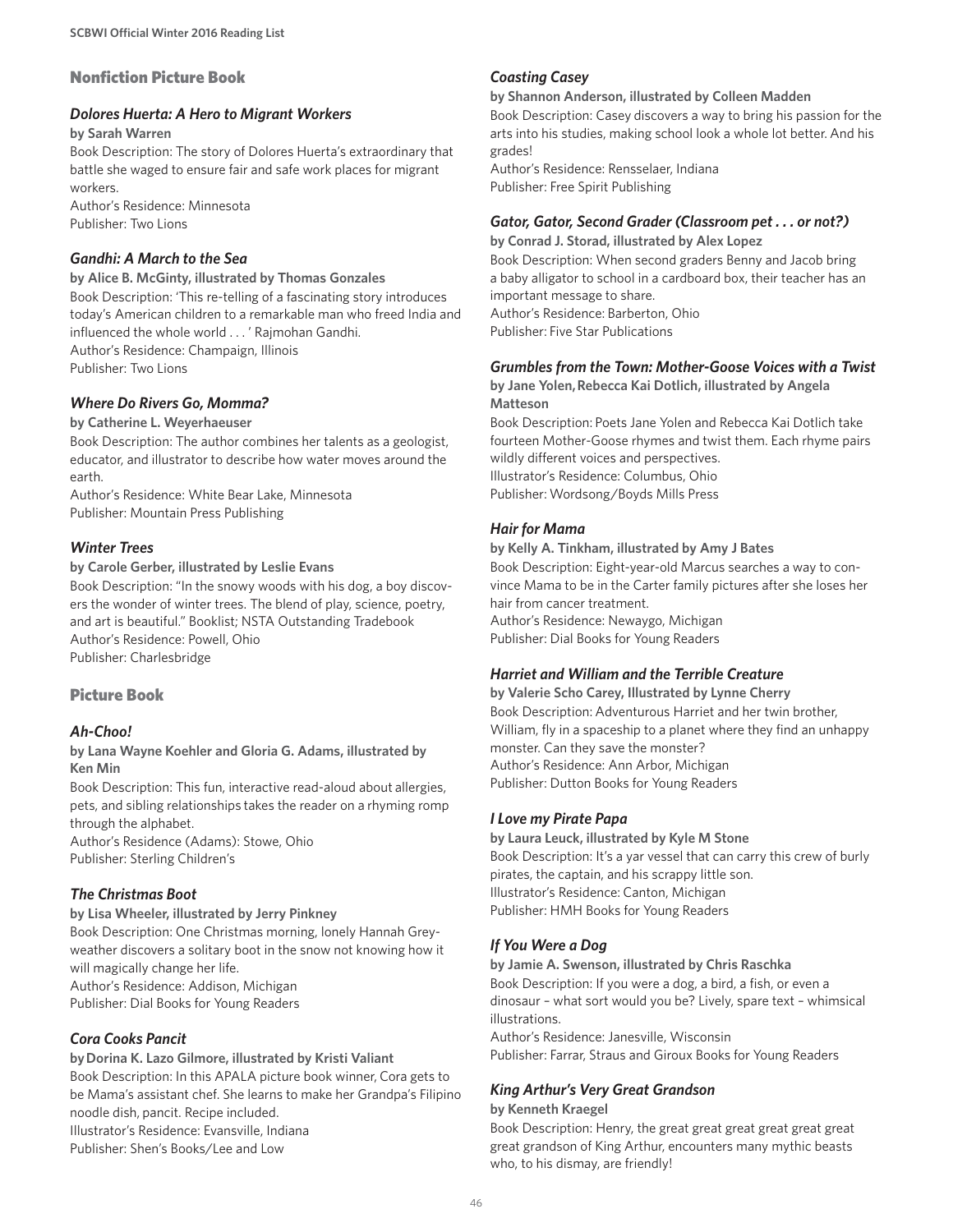Author's Residence: Grand Rapids, Michigan Publisher: Candlewick Press

### *The King Cake Baby*

**by Keila V. Dawson, illustrated by Vernon Smith** Book Description: The little plastic baby traditionally hidden inside a Mardi Gras King Cake is the runaway in this fractured fairy tale but told New Orleans style! Author's Residence: Cincinnati, Ohio Publisher: Pelican Publishing Company

### *Memoirs of a Parrot*

#### **by Devin Scillian, illustrated by Tim Bowers**

Book Description: Join a brilliant, but stubborn, parrot as he endures the banality of the pet store before being purchased by an equally insufferable young man. Illustrator's Residence: Granville, Ohio Publisher: Sleeping Bear Press

### *Norbert's Big Dream*

#### **by Lori Degman, illustrated by Marco Bucci**

Book Description: When a pig named Norbert fails to achieve his dream of swimming the English Channel, his friends find a creative way to help him.

Author's Residence: Vernon Hills, Illinois Publisher: Sleeping Bear Press

### *Sophie's Squash Go to School*

#### **by Pat Zietlow Miller, illustrated by Anne Wilsdorf** Book description: On Sophie's first day of school, nobody appreciates her best friends, Bonnie and Baxter, baby squash she grew in her garden.

Author's Residence: Madison, Wisconsin Publisher: Schwartz & Wade

### *Stories from Bug Garden*

**by Lisa Moser, illustrated by Gwen Millward** Book Description: What appears to be an abandoned garden is really home to an eclectic group of bug friends. Peek between blades of grass. Join the fun. Author's Residence: Grafton, Wisconsin Publisher: Candlewick Press

### *Tooth Tales from around the World*

**by Marlene Targ Brill, illustrated by Katya Krenina** Book Description: This is the only nonfiction history of the tooth fairy interwoven with other tooth traditions from around the world. IRC/CBC Children's Choice Author's Residence: Wilmette, Illinois Publisher: Charlesbridge

### *Tuktuk: Tundra Tale*

**by Robin Currie, illustrated by Phyllis Saroff** Book Description: A furry kamik sails off a sled, perfect for Tuktuk's burrow. Now he must outwit other animals to keep it. Author's Residence: Glen Ellyn, Illinois Publisher: Arbordale Publishing

### *When Grandma Gatewood Took a Hike*

**by Michelle Houts, illustrated by Erica Magnus** Book Description: The unlikely but true tale of Emma Gatewood, the first woman to solo hike the Appalachian Trail in one continuous hike.

Author's Residence: Celina, Ohio Publisher: Ohio University Press

### *When Penny Met POTUS*

#### **by Rachel Ruiz, illustrated by Melissa A. Manwill**

Book Description: A unique and clever picture book about a young girl whose mother works for the President of the United States. Author's Residence: Chicago, Illinois Publisher: Capstone Young Readers

## *Whose Story Is This, Anyway?*

**by Mike Flaherty, illustrated by Oriol Vidal** Book Description: A story about a boy. No, a pirate. Wait, a dinosaur. An alien . . . definitely an alien, but possibly a knight. We need help, dear reader! Author's Residence: New Albany, Ohio Publisher: Sterling Children's

## Series Fiction

### *Cupcake Cousins: Winter Wonders*

**by Kate Hannigan, illustrated by Brooke Boynton-Hughes** Book Description: Cousins Willow, Delia, and the whole Bumpus family celebrate the true meaning of the holiday season in the final book in the Cupcake Cousins series. Author's Residence: Chicago, Illinois Publisher: Disney-Hyperion

# GRADES 3-5

### **Adventure**

### *Operation Tree Roper: An Eye Above*

**by Robert A. Polk**

Book Description: A one-eyed boy enlists the help of a wounded army veteran to save the family tree care business – and his chance at cosmetic surgery. Author's Residence: Scottsbluff, Nebraska Publisher: Anaiah Press

### Contemporary Fiction

### *Kate Walden Directs: Bride of Slug Man*

**by Julie Mata**

Book Description: Twelve-year-old Kate Walden is making a sci-fi movie, but quarreling friends and a know-it-all new kid threaten to turn it into an alien-sized flop. Author's Residence: Neenah, Wisconsin Publisher: Disney-Hyperion

### *The Haunted House Project*

### **by Tricia Clasen**

Book Description: Andie pretends to be her mother's ghost – spraying perfume, changing TV channels, and moving pictures – in order to bring her crumbling family back to reality. Author's Residence: Janesville, Wisconsin Publisher: Sky Pony Press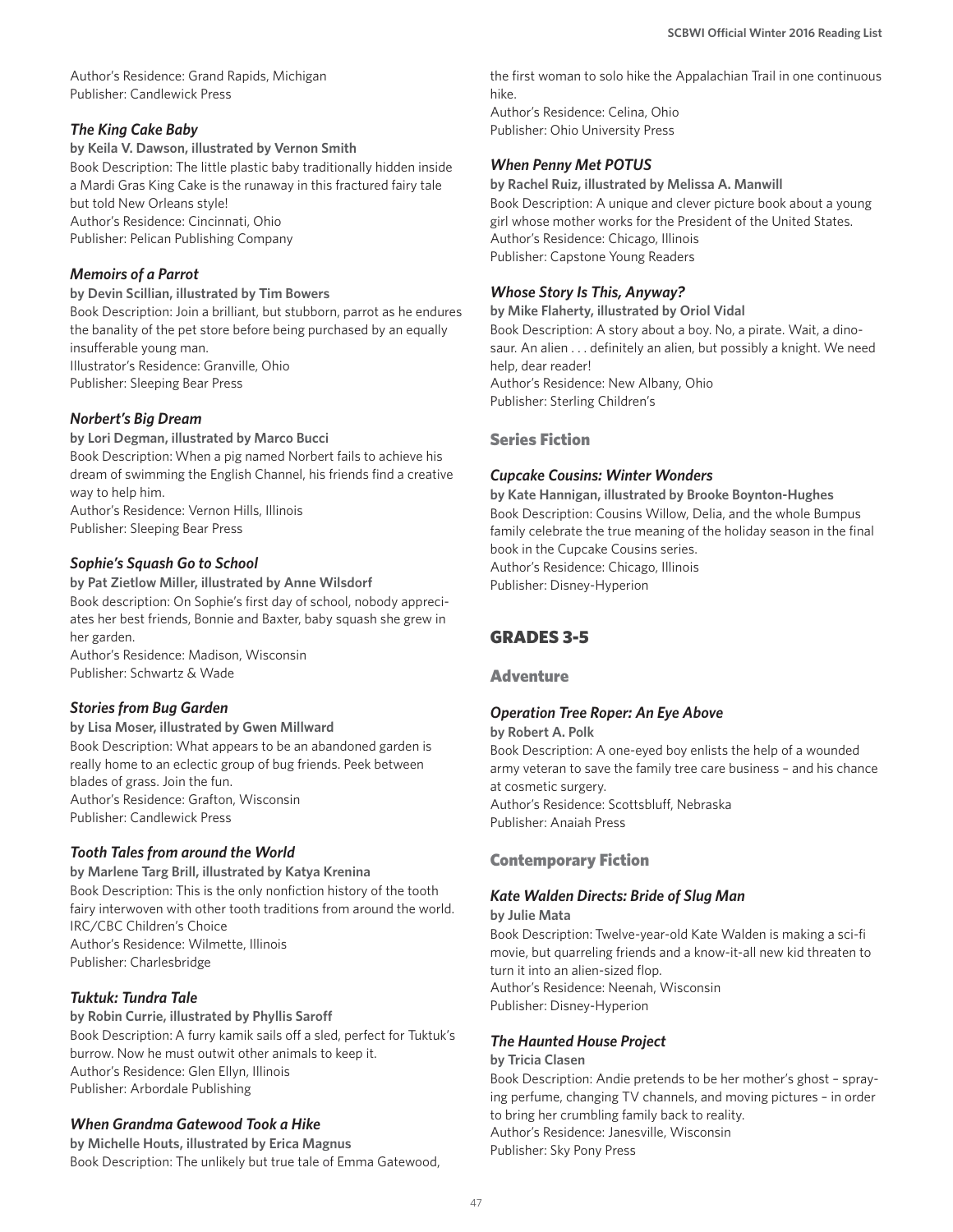# *Larger-Than-Life Lara*

**by Dandi Daley Mackall** 

Book Description: With humor and angst, Laney communicates the art of storytelling as it happens. Author's Residence: Cinnamon Lake, Ohio Publisher: Tyndale House

### *Reality Natalie*

### **by Katie Sparks**

Book Description: When the most popular kid-hosted TV show, Kidz Konnection, holds guest host auditions, the show's biggest fan, eleven-year-old Natalie Greyson, decides to try out. Author's Residence: Chicago, Illinois Publisher: Firedrake Books

# Early Chapter Book

## *Adalyn's Clare*

**by Kari Dunn Buron, illustrated by Lou Wisniewski** Book Description: Adalyn is a very smart but lonely 4<sup>th</sup> grader. Clare is the new therapy puppy, assigned to help Adalyn relax and hopefully find a friend. Author's Residence: St. Paul, Minnesota Publisher: AAPC Publishing

# Fantasy

## *100 Dresses: If the Magic Fits*

**Susan Maupin Schmid, illustrated by Lissy Marlin** Book Description: Inside an enchanted castle, there's a closet with one hundred dresses that nobody wears. But Darling is about to give them a good trying-on. Author's Residence: West Des Moines, Iowa Publisher: Random House Books for Young Readers

# *Red: The True Story of Red Riding Hood*

**by Liesl Shurtliff** Book Description: Red is not afraid of anything, except magic. But when Granny falls gravely ill, Red must overcome her fears and go on a magical quest to save Granny's life. Author's Residence: Chicago, Illinois Publisher: Alfred A. Knopf Books for Young Readers

# *William and the Witch's Riddle*

**by Shutta Crum, illustrated by Lee Wildish** Book Description: An adventurous re-imagination of "Sleeping Beauty" in which a boy solves a witch's riddle to save his family and end a centuries-long curse. Author's Residence: Ann Arbor, Michigan Publisher: Alfred A. Knopf Books for Young Readers

# Graphic Novel

# *Caveboy Dave - More Scrawny Than Brawny*

**by Aaron Reynolds, illustrated by Phil McAndrew** Book Description: "A prehistoric version of Wimpy Kid meets Captain Underpants" - Boys Life Magazine Author's Residence: Fox River Grove, Illinois Publisher: Viking Books for Young Readers

# Historical Fiction

### *Jingo Fever*

**by Stephanie Golightly Lowden**

Book Description: It is 1918 and America is at war with Germany. Twelve-year-old Adelle struggles to cope with local bullies who hate German-Americans. Author's Residence: Madison, Wisconsin Publisher: Crickhollow Books

## *Prairie Anna*

#### **by Peggy House**

Book Description: In 1926, Anna and her family struggle to survive the prairie. When hardship drives her from the familiar, Anna must make one hard decision. Author's Residence: Michigan Publisher: Journey Forth

### *Rosa, Sola*

### **by Carmela A. Martino**

Book Description: Longing for a sibling in 1966 Chicago, fourth-grader Rosa is delighted with her mother's pregnancy, until tragedy strikes and her family struggles to deal with its grief. Author's Residence: Chicago, Illinois Publisher: Originally published by Candlewick Press

# *The Seagoing Cowboy*

#### **by Peggy Reiff Miller, illustrated by Claire Ewart** Book Description: A young man finds more than the adventure he seeks delivering livestock on a cattle boat to Poland after World War II.

Author's Residence: Indiana Publisher: Brethren Press

# *What the Moon Said*

### **by Gayle Rosengren, illustrated by Jonathan Bean** Book Description: 10 year-old Esther learns the true meaning of love when her family moves from Chicago to a ramshackle farm in Wisconsin during the Great Depression. Author's Residence: Fitchburg, Wisconsin Publisher: G.P. Putnam's Sons Books for Young Readers

# Magical Realism

### *The Desperate Adventures of Zeno and Alya*

### **by Jane Kelley** Book Description: After Zeno, an African Gray Parrot, flies through Alya's window, she learns the importance of persistence and he discovers how to be a friend. Author's Residence: Mequon, Wisconsin Publisher: Feiwel & Friends

# **Mystery**

# *Seeking Cassandra*

### **by Lutricia Clifton** Book Description: Seeking the truth about her dad's involvement in the disappearance of prehistoric artifacts leads 12-year old Cassandra to discover truths about herself. Author's Residence: Davis, Illinois Publisher: Holiday House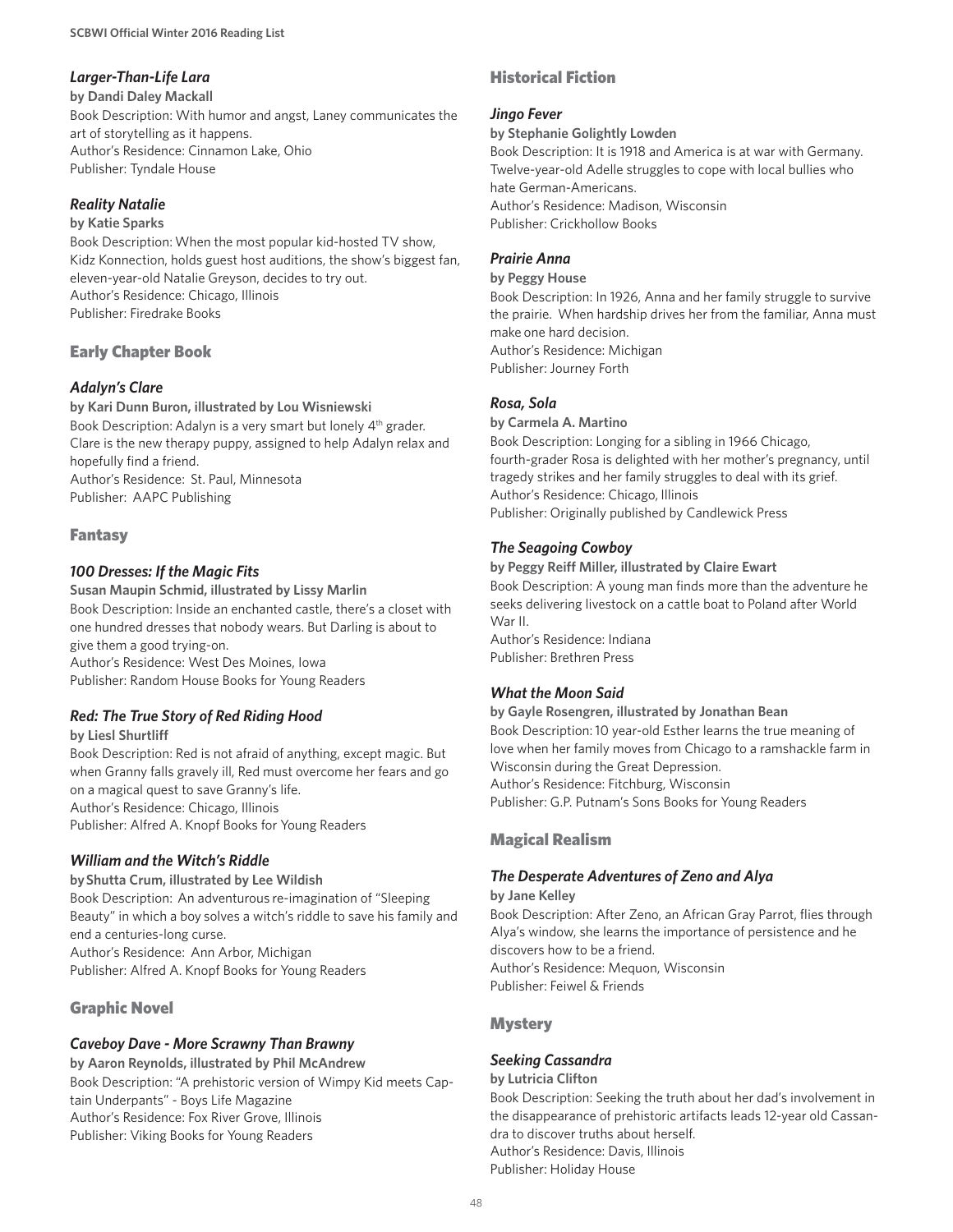### Narrative Nonfiction

### *Fight for Survival: The Story of the Holocaust (Tangled History series)*

**by Jessica Freeburg**

Book Description: In an immersive, exciting narrative nonfiction format, this powerful book follows a selection of people who experienced the events of the Holocaust. Author's Residence: Lakeville, Minnesota

Publisher: Capstone

### Nonfiction

### *The American Revolution: Experience the Battle for Independence*

#### **by Judy Dodge Cummings**

Book Description: Readers become amateur historians as they design political bumper stickers, build battlefield dioramas and calibrate marshmallow cannons in order to interpret the American Revolution.

Author's Residence: Reedsburg, Wisconsin Publisher: Nomad Press

### *The White House for Kids: A History of a Home, Office, and National Symbol with 21 Activities*

#### **by Katherine L. House**

Book Description: This in-depth history describes what it's like to live, work, and grow up in the White House; includes numerous archival photos and cross-curricular activities. Author's Residence: Iowa City, Iowa Publisher: Chicago Review Press

### Novel in Verse

### *Applesauce Weather*

#### **by Helen Frost, illustrated by Amy June Bates**

Book Description: Will Uncle Arthur come to make applesauce this year? Will he have stories to tell, now that Aunt Lucy is not here to hear them?

Author's Residence: Fort Wayne, Indiana Publisher: Candlewick

### Picture Books

### *The Music in George's Head: George Gershwin Creates Rhapsody in Blue*

**by Suzanne Slade, illustrated by Stacy Innerst** Book Description: The fascinating, true story of how George Gershwin composed his famous tune, Rhapsody in Blue. (\*Three Starred Reviews: Kirkus, Booklist, and School Library Journal!) Author's Residence: Libertyville, Illinois Publisher: Calkins Creek

### *The Olive Tree*

#### **by Elsa Marston, illustrated by Claire Ewart**

Book Description: Two children, neighbors in a village divided by warfare, quarrel over an olive tree between their houses, which leads to unexpected reconciliation.

Author's Residence: Bloomington, Indiana Publisher: Wisdom Tales Press

### *Sea of Echoes*

**by J. Mac Reed, illustrated by Ruthie Briggs Greenberg** Book Description: When his mother is killed, a finback whale calf bands with a pod of orphaned blue whales for his protection and companionship--and theirs. Author's Residence: South Bend Indiana Publisher: Taylor Trade

### *Seven and a Half Tons of Steel*

**by Janet Nolan, illustrated by Thomas Gonzalez** Book Description: Something remarkable emerges from a devastating event in this powerful post-9/11 story. Author's Residence: Oak Park, Illinois Publisher: Peachtree Publishers

### *The Twelve Days of Christmas in Indiana*

**by Donna Griffin, illustrated by Troy Cummings** Book Description: Join Darcy as she takes her cousin Noah on a holiday adventure through the back roads and big city streets of Indiana.

Author's Residence: Greenfield, Indiana Publisher: Sterling Children's

# Realistic Fiction

### *27 Magic Words*

#### **by Sharelle Byars Moranville**

Book Description: Kobi struggles to accept the past and embrace the future as she leaves Grandmamma in Paris for an uncle she doesn't know in Des Moines. Author's Residence: West Des Moines, Iowa Publisher: Holiday House

### *Serendipity and Me*

**by Judith L. Roth** 

Book Description: Sara has less than a week to persuade her father that this kitten is exactly what their lonely, broken family of two needs to heal. Author's Residence: Elkhart, Indiana Publisher: Viking Books for Young Readers

### *The Stepping Stones Journals*

#### **by Diana R. Jenkins**

Book Description: Four friends face life's challenges with faith and fun, sharing their struggles in their own words. Author's Residence: Jeffersonville, Indiana Publisher: Pauline Books and Media

### *Threads*

#### **by Ami Polonsky**

Book Description: Two girls--one Chinese, one American--are linked when the imprisoned Chinese girl places a note asking for help in a purse. Author's Residence: Deerfield, Illinois Publisher: Disney-Hyperion

### *While You Were Out*

**by Judith Irvin Kuns**

Book Description: A funny and moving story in which Penelope is beginning fifth grade without her best friend but instead with her father, the new school janitor.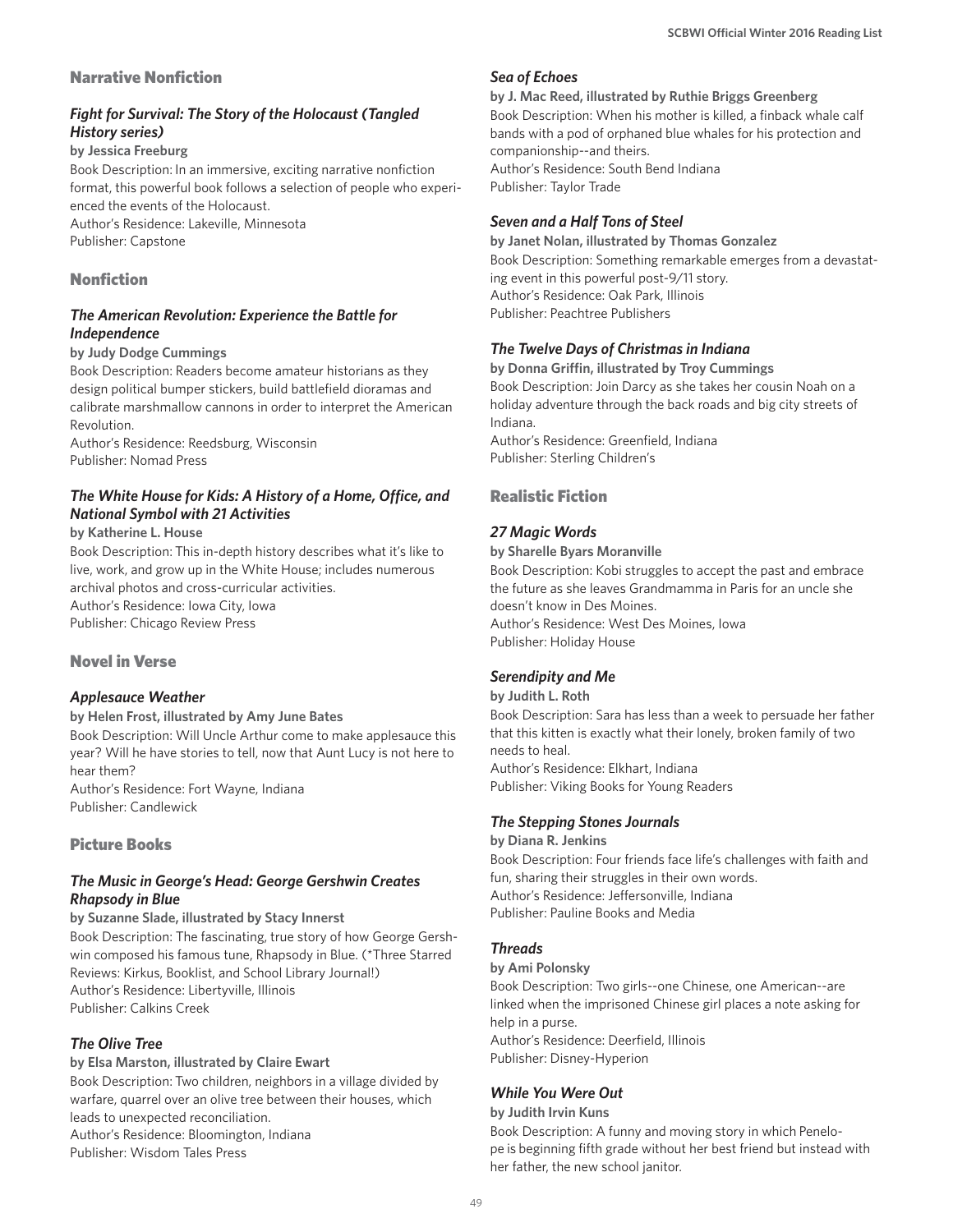Author's Residence: Sandusky, Ohio Publisher: Dutton Books for Young Readers

# GRADES 6-8

### **Adventure**

### *Can You Survive - Alexandre Dumas's The Three Musketeers*

**adapted by Debrah J. Peters** Book Description: A sword. A secret. A sworn enemy. Step into this adventure, and choose your path. But choose wisely, or else . . . Author's Residence: Rogers, Minnesota Publisher: Lake 7 Creative

### *Turn Left at the Cow*

#### **by Lisa Bullard**

Book Description: Trav searches to learn more about the father he never knew—a search that turns dangerous when he discovers his dad was a bank robber.

Author's Residence: Blaine, Minnesota Publisher: HMH Books for Young Readers

### Contemporary Fiction

#### *Hanging with My Peeps*

**by Katherine Higgs-Coulthard** Book Description: When Dad's rust-bucket lurches into the driveway with forty-three chickens in the back, Sami's life is turned upside down by Dad's latest scheme. Author's Residence: Niles, Michigan Publisher: Astrea Press

### Fantasy

### *McGrave's Hotel*

#### **by Steve Bryant, illustrated by Mat Dawson**

Book Description: Spend a perilous night with bellhop James Elliott (and his new sidekick, Death's daughter!) in a haunted NYC hotel in 1936.

Author's Residence: Bloomington, Indiana Publisher: Month9Books

### Historical Fiction

### *After the Ashes*

#### **by Sara K Joiner**

Book Description: Katrien, a 13-year-old living on the island of Java, must fight mud, giant waves, and her bitter rival after Krakatoa erupts in 1883. Author's Residence: Fort Wayne, Indiana Publisher: Holiday House

### *Bjorn's Gift*

#### **by Sandy Brehl**

Book Description: Set during the German occupation of Norway in World War II, young Mari faces growing risks and responsibilities, struggling to find answers to impossible questions.

Author's Residence: Milwaukee, Wisconsin Publisher: Crispin Books /Crickhollow Books

## *The Drum of Destiny*

**by Chris Stevenson**

Book Description: A discarded drum and a dream at the dawn of the American Revolution sends a patriot orphan to Boston to join the fight for freedom. Author's Residence: Clarks Hill, Indiana Publisher: Capstone

### *Eddie's War*

**by Carol Fisher Saller**

Book Description: A farmboy's WWII coming-of-age. "An authentic window into the past" (Horn Book 2012); "a quick, excellent read" (Kirkus Best 2011); "outstanding merit" (Bankstreet Best 2012). Author's Residence: Chicago, Illinois Publisher: namelos

### *The Enemy Above*

**by Michael P. Spradlin**

Book Description: In 1940's Ukraine, a young boy must do all he can to save his family and remain one step ahead of the Gestapo. Based on a true story. Author's Residence: Lapeer, Michigan Publisher: Scholastic Press

### *The Forbidden Orchid*

**by Sharon Biggs Waller** Book Description: The adventures of a British girl in China, hunting for the orchid that will save her family. Set in the Victorian era after the Opium Wars. Author's Residence: Indiana Publisher: Viking Books for Young Readers

### *Out of the Dragon's Mouth*

**by Joyce Burns Zeiss** Book Description: Fourteen year-old Mai flees Vietnam in the hold of a fishing trawler, facing danger, deceit, and first love, hoping to resettle in America. Author's Residence: Evanston, Illinois Publisher: Flux

### *Who's Jim Hines?*

# **by Jean Alicia Elster**

Book Description: Who's Jim Hines? is a coming of age story about a twelve-year-old African-American boy coming to terms with the racial realities of Detroit in 1935. Author's Residence: Detroit, Michigan Publisher: Wayne State University Press

### **Mystery**

### *Seven Riddles to Nowhere*

**by A.J. Cattapan**

Book Description: To inherit a fortune and save his school, Kameron Boyd must be the first to answer all the riddles on a scavenger hunt through Chicago.

Author's Residence: Arlington Heights, Illinois Publisher: Vinspire Publishing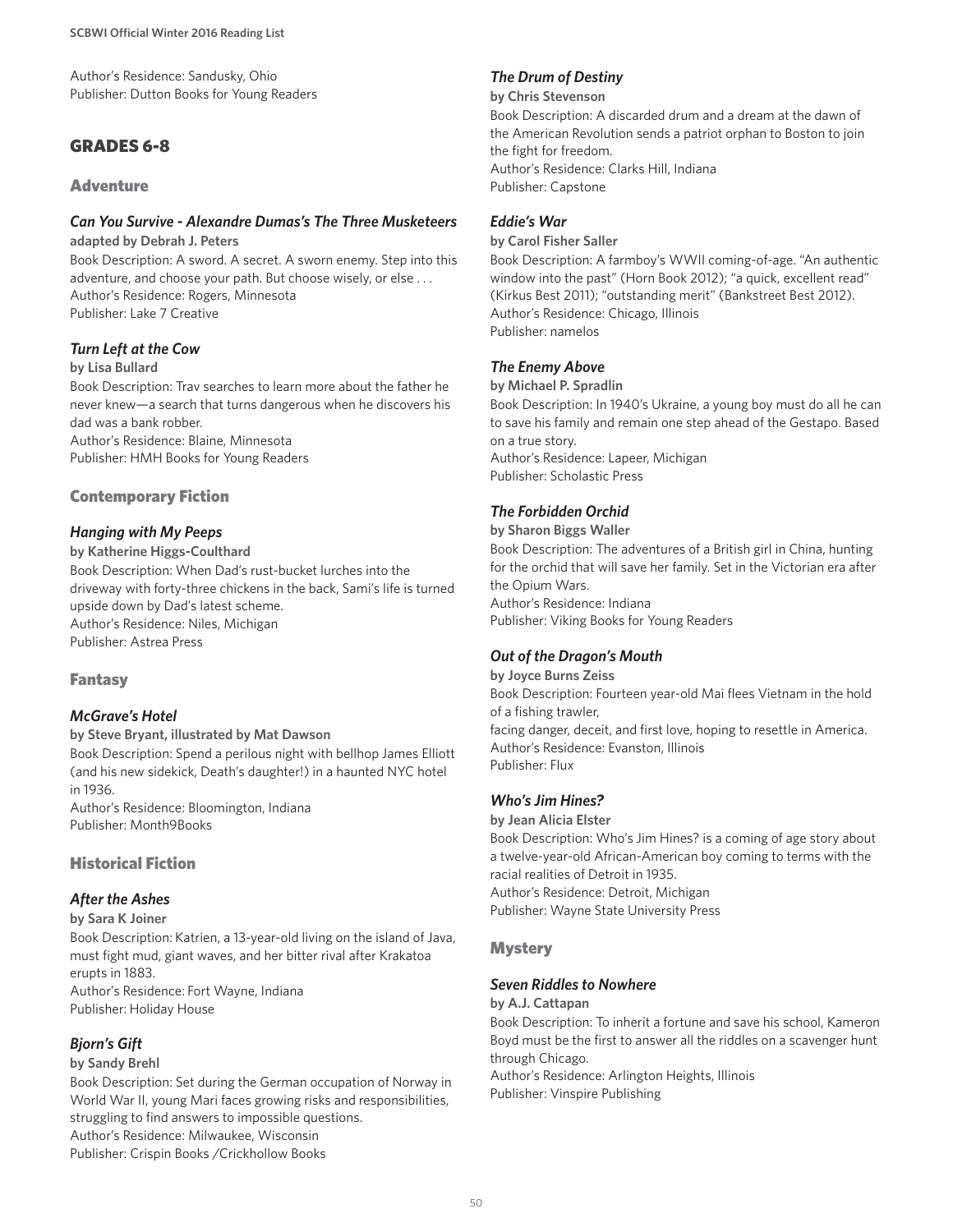## Nonfiction

# *The Jerrie Mock Story-The First Woman to Fly Solo Around the World*

**by Nancy Roe Pimm**

Book Description: Jerrie Mock chased after her childhood dream, to accomplish what her hero, Amelia Earhart, died trying to do—a complete circumnavigation of the globe! Author's Residence: Plain City, Ohio Publisher: Ohio University Press

### *Stolen into Slavery*

### **by Judy and Dennis Fradin**

Book Description: Solomon Northup's remarkable true story of twelve years in bondage is retold within its geographical, social, and historical context.

Authors' Residence: Evanston, Illinois Publisher: National Geographic Children's Books

# Realistic Fiction

# *Flip the Bird*

### **by Kym Brunner**

Book Description: Teen falconer runs into trouble when he falls for a girl whose parents are the leaders of a radical animal rights group. Author's Residence: Arlington Heights, Illinois Publisher: HMH Books for Young Readers

# *In Search of Mockingbird*

### **by Loretta Ellsworth**

Book Description: Erin travels the thousand-plus miles from St. Paul, Minn. to Monroeville, Ala. on a bus to meet her literary idol Harper Lee in 1986.

Author's Residence: Lakeville, Minnesota Publisher: Square Fish

#### *The Quarter Horse ( Book #4 in The Horse Rescuers Series)* **by Patricia Gilkerson**

Book Description: Piper needs to help Jeff sell his horse, but finds out the mare is colicky. Can Piper find a good home for Daisy while keeping her alive?

Author's Residence: Lake Elmo, Minnesota Publisher: Melange Books

# *The Reinvention of Edison Thomas*

### **by Jacqueline Houtman** Book Description: Eddy Thomas loves science and can invent anything, except a solution to his bully problem. Author's Residence: Madison, Wisconsin Publisher: Boyds Mills Press

# *The Smell of Old Lady Perfume*

### **by Claudia Guadalupe Martinez**

Book Description: Chela Gonzalez is a nerd and a soccer player who is excited to start sixth grade. But nothing happens as she imagined when her strong father has a stroke. Author's Residence: Chicago, Illinois Publisher: Cinco Puntos Press

### *True Colors*

#### **by Krysten Lindsay Hager**

Book Description: Landry gets "unfriended" by her friends after a competition. She makes new friends, but is torn between being herself and conforming to the new group. Author's Residence: Dayton, Ohio Publisher: Astraea Press

# GRADES 9-12

### Action/Adventure

## *Escape from the Past: The Duke's Wrath*

### **by Annette Oppenlander**

Book Description: Trying out an experimental computer game, a nerdy gamer time-travels to medieval Germany where he must survive feuding lords, disease, and dungeons while trying to find a way home.

Author's Residence: Bloomington, Indiana Publisher: Lodestone Books

# Contemporary Fiction

# *The Art of Holding On and Letting Go*

### **by Kristin Bartley Lenz**

Book Description: A 15 year old rock-climber starts over at her grandparents' home in Detroit after a tragic mountaineering accident in Ecuador, finding friendship and first love. Author's Residence: Royal Oak, Michigan Publisher: Elephant Rock Books

### *The Female of the Species*

### **by Mindy McGinnis** Book Description: Dexter meets The Girl With The Dragon Tattoo when a high school girl takes justice into her own hands to avenge her sister's rape and death. Author's Residence: Columbus, Ohio Publisher: Katherine Tegen Books

### *Learning to Swear in America*

### **by Katie Kennedy**

Book Description: Seventeen-year-old physics genius Yuri is called in to help NASA stop an asteroid. He meets Dovie, and learns to create a life worth saving. Author's Residence: Marshalltown, Iowa Publisher: Bloomsbury USA Children's Books

# *Life after Juliet*

### **by Shannon Lee Alexander**

Book Description: Happy endings aren't guaranteed in the real world, but devoted bookworm Becca Hanson is learning that maybe life and love are worth the risk. Author's Residence: Indianapolis, Indiana Publisher: Entangled Publishing

# *Radical*

### **by E. M. Kokie**

Book Description: A lesbian teen survivalist juggles family stress, survival training, new friendships, and first romance. When disaster strikes, she learns what it really takes to survive.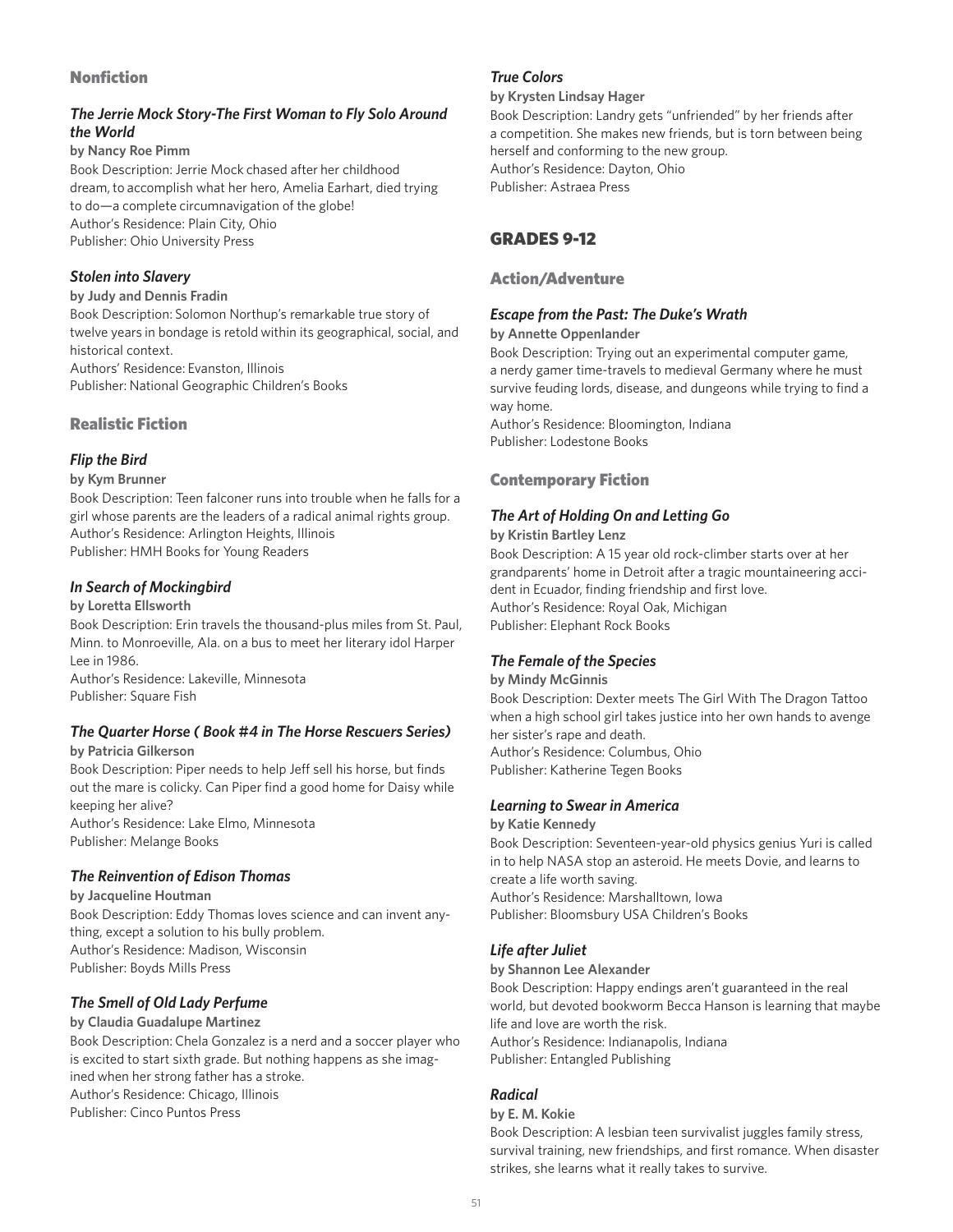Author's Residence: Madison, Wisconsin Publisher: Candlewick Press

#### *Tell Me Something Real*

#### **by Calla Devlin**

Book Description: Three sisters struggle with the bonds that hold their family together as they face a darkness settling over their lives in this masterfully written debut novel. Author's Residence: Des Moines, Iowa Publisher: Atheneum Books for Young Readers

#### Contemporary Romance

### *The Boy Next Door*

#### **by Katie Van Ark**

Book Description: Maddy and Gabe are friends, skating partners, and next-door neighbors. Maddy still wants more, but which hurts worse - falling on ice or falling in love? Author's Residence: Holland, Michigan Publisher: Swoon Reads

#### Fantasy

#### *Arrows*

#### **by Melissa Gorzelanczyk**

Book Description: A modern cupid story set in present-day Wisconsin combining the fantastical elements of Greek mythology with the contemporary drama of MTV's Teen Mom. Author's Residence: Green Bay, Wisconsin Publisher: Delacorte Books for Young Readers

### *Assassin's Heart*

#### **by Sarah Ahiers**

Book Description: The Godfather meets Romeo & Juliet when a teen assassin sets out on a path of vengeance for her murdered family. Author's Residence: Minnesota Publisher: HarperTeen

### *The Dragon's Ring*

#### **by Debra Daugherty**

Book Description: With the dragon's ring, a knight captures a unicorn. Now he can marry the princess; but if the unicorn is not set free, it'll die. Author's Residence: Pleasant Plains, Illinois

Publisher: Astraea Press

### Historical Fiction

### *City of Cannibals*

#### **by Ricki Thompson**

Book Description: It's 1536, and Dell's father has forbidden her to enter London. But a strange boy draws her into the city where she fears she'll be eaten alive. Author's Residence: Minneapolis, Minnesota

Publisher: Front Street

### *NOLA Gals*

#### **Barbara J. Rebbeck**

Book Description: When Hurricane Katrina strikes New Orleans, it scatters families. Grace and Essence meet in Houston, Texas where together they struggle to survive prejudice and bullying.

Author's Residence: Royal Oak, Michigan Publisher: Neverland Publishing

### *To Stay Alive: Mary Ann Graves and the Tragic Journey of the Donner Party*

#### **by Skila Brown**

Book Description: A moving narrative, in verse, told from the viewpoint of one of the survivors of the ill-fated Donner Party of 1846. Author's Residence: Indiana Publisher: Candlewick Press

#### **Mystery**

### *Trail of Secrets*

#### **by Laura Wolfe**

Book Description: Indie Book Award Finalist! Brynlei attends Foxwoode Riding Academy and unravels the truth about a girl who vanished on a trail ride four years earlier. Author's Residence: Milford, Michigan Publisher: Fire & Ice

### Nonfiction

### *Women in Blue: 16 Brave Officers, Forensics Experts, Police Chiefs, and More*

#### **by Cheryl Mullenbach**

Book Description: Balancing the stories of trailblazers from the past with contemporary women, this book inspires readers to value and aspire to the women who broke barriers. Author's Residence: Panora, Iowa Publisher: Chicago Review Press

*Women of Colonial America, 13 Stories of Courage and Survival in the New World.*

#### **by Brandon Marie Miller**

Book Description: School Library Journal: "Thoroughly researched and engrossing look at Colonial America." Publishers Weekly: Miller offers "insight into what it meant to be a woman in America's fledgling days." Author's Residence: Cincinnati, Ohio Publisher: Chicago Review Press

#### **Mystery**

### *On Edge*

**by Gin Price** Book Description: When a serial-killing graffiti artist starts painting your picture all over town . . . it puts a girl on edge. Author's Residence: Metro Detroit, Michigan Publisher: The Poisoned Pencil

### Realistic Fiction

#### *Double Exposure*

#### **by Bridget Birdsall**

Book Description: Award-winning book about an intersex teen athlete, who overcomes bullying, and finds herself. Paperback edition contains a teacher's guide and educational supplement. Author's Residence: Madison, Wisconsin Publisher: Sky Pony Press